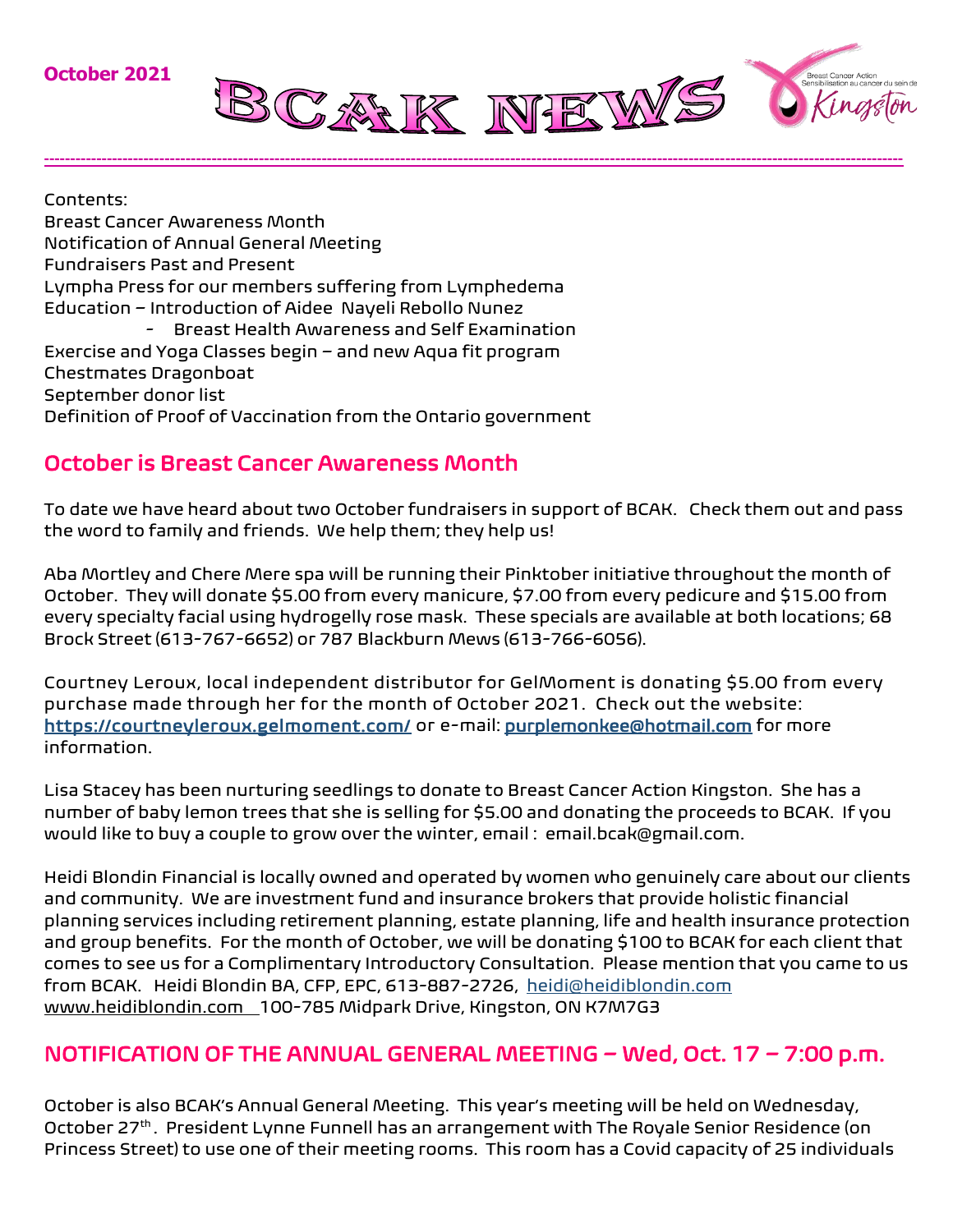…annual general meeting, cont.

so, for the first time, we are asking all members who plan to attend to please let us know as soon as possible. Email Lynne at <u>president@bcakingston.ca</u> or phone Bev Tues. through Fridav noon to 4 p.m. at 613-531-7912. As a back up, for those who do not wish to attend the meeting in person, we have set up a zoom meeting. The zoom address will be sent to all members, along with the agenda, the week prior to the meeting. It will also be posted on the website.

Meantime, we are actively seeking members to join the Board of Directors. We need your ideas and your talents. With record membership this year, our Board has been challenged to come up with new and innovative programs for our members.

Please consider joining us. We meet the second Wednesday every month – from 6:30 to no later than 8:00 p.m.. The time can be changed to accommodate new members. Here are some of our present projects:

- Expansion of the community discount program for members.
- We are about to introduce an Aqua fit program to our lineup of physical activities geared to breast cancer survivors.
- We are working on a community outreach program to make outlying communities aware of Breast Cancer Action Kingston and the support we give in their community.
- One of our members expressed concern about transportation difficulties for members who don't drive or have access to a driver. This led us to forming a new transportation committee to explore what BCAK can do to assist our members with transportation logistics when attending medical appointments, medical procedures, etc. We are looking for committee members.

Whether at board level, or just as a volunteer here are some areas that need covering:

- Finance we are looking for individuals to join a committee that will research investment opportunities for BCAK funds.
- Fundraising We need people to join Linda Yohn in coming up with new and unique (and enjoyable) ways to raise funds and raise awareness in our community.
- Communications We need individuals to research and write articles for the monthly newsletter and for publication in the local press in order to spread awareness of BCAK.
- We need a media savvy person to liaise with local media to cover BCAK events and promotions.

BRING YOUR IDEAS – join the BOARD OF DIRECTORS!!! BE A VOLUNTER

Send me your name, phone number and interests to: email.bcak@gmail.com

## FUNDRAISERS PAST AND PRESENT

2021 has seen three fundraisers presented by Breast Cancer Action Kingston. The "Welcome to Summer Cheese-raiser" was highly popular and raised around \$1,000. Then, in August our 16<sup>th</sup> annual Share The Care golf tournament was held and thanks to the generosity of many local businesses, individuals and golfers we raised in excess of \$37,000. Last month saw our Annual Walk for Awareness (under Covid restrictions) bring in over \$9,000.00. Again, thanks to several local businesses but mainly our members and their friends!!!

It appears our October dance with Steve Cheesman at the Legion will have to be cancelled for 2021. Although restrictions are easing, there is little hope that we will be able to accommodate enough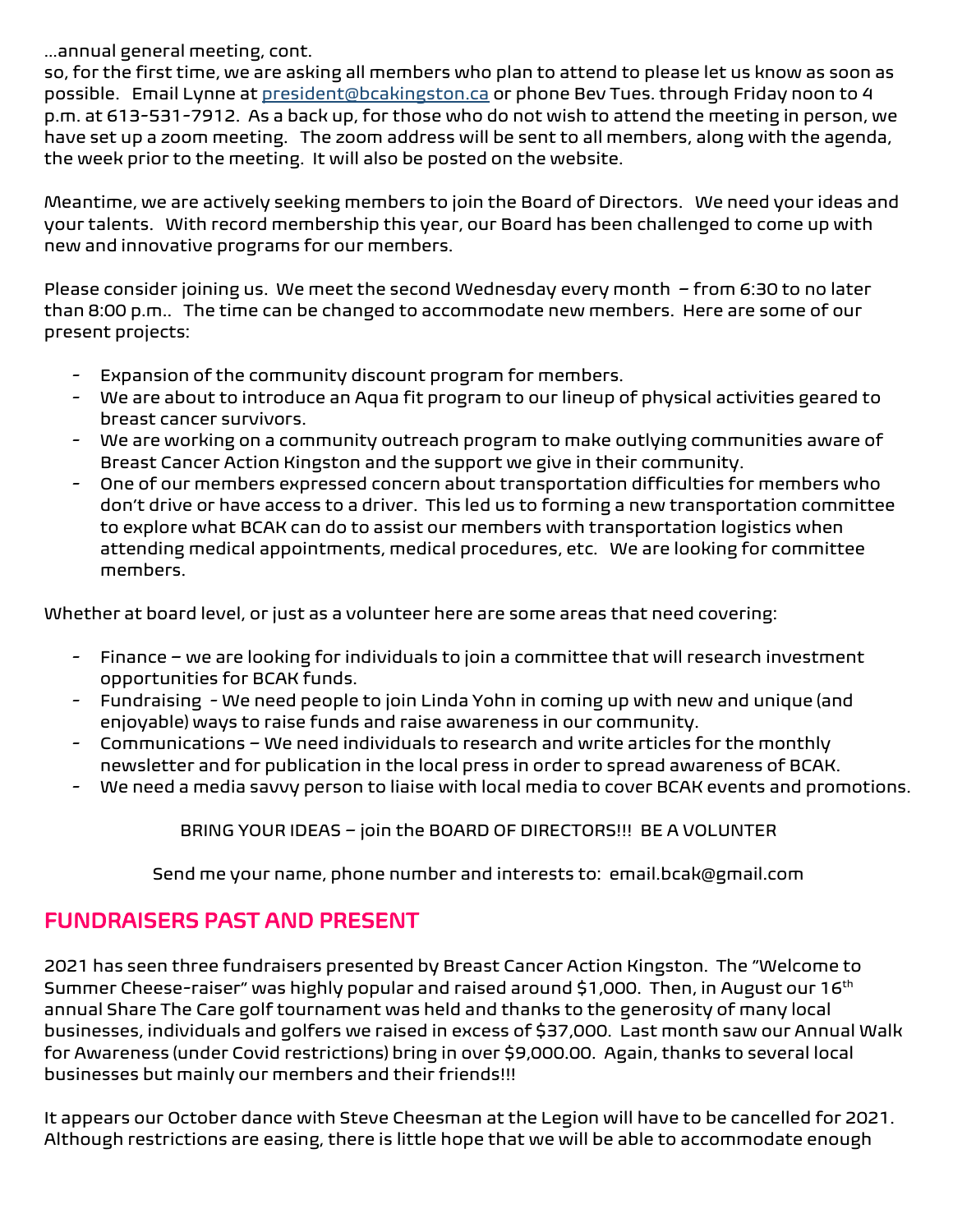Fundraisers Past and Present, cont.

dancers to pay the expenses. Linda Yohn now tells me we are looking at trying to reschedule the dance to the spring – a Spring Fling…if you will!!!

Linda is now working on a repeat of our on-line auction. Last month we asked for donations or ideas for items to auction but we have received no input whatsoever. Does that mean there is no interest with our members? Let us know if there is something you would like us to do that will get you interested enough to check out the auction.

And, finally, Linda will be running the final fundraiser for the year early to mid December. A combined CHEESE AND CHOCOLATE CELEBRATION in preparation for holiday entertaining!

# DON'T FORGET BCAK'S LYMPHA PRESS

For our members with lymphedema, don't forget that BCAK has partnered with Bea Faraklas (Bea's Mastectomy) to purchase a Lympha Press. This is a machine that offers a versatile advanced compression therapy system. Call Bea at 613-539-1150 to book your appointment. Sessions are free to members.



Recently BCAK received a request from a new Kingstonian to be considered as a volunteer in our organization. Lynne Funnell, Linda Yohn and I interviewed Aidee last week and we are delighted to announce that she will be joining BCAK as a freelance writer for the newsletter and will be joining us in our community outreach program.

Here is your introduction to Aidee. We are hoping to have her at the AGM this month to speak with members. If you have questions for Aidee or would like to meet her in person, let us know.



## Aidee Nayeli Rebollo Nunez, OB/Gyn trained abroad

### Hi all,

I was born in Mexico City, and lived most of my life in Zacatecas, Mexico. I have of two lovely parents and 3 wonderful sisters. I married Adrian Sanchez, a lovely and supportive man, in 2004 and I am mother of 2 beautiful children, Zoe and Tadeo- my great pride and joys.

I received my university bachelor's degree as medical surgeon and afterwards I did my residency in the Zacatecas Women's Hospital for 4 years to get my specialization as an OB/Gyn. I have a master's degree in Health Care Administration issued by the Puebla University Institute. I worked within the Zacatecas Secretary of Health for 9 years. The last 5

years I was responsible to lead the women public health programs. I was in charge of the State breast cancer program during that period.

Recently I moved to Kingston, Canada for study purposes. I am currently a student in the health care administration program at St. Lawrence college. I enjoy being involved in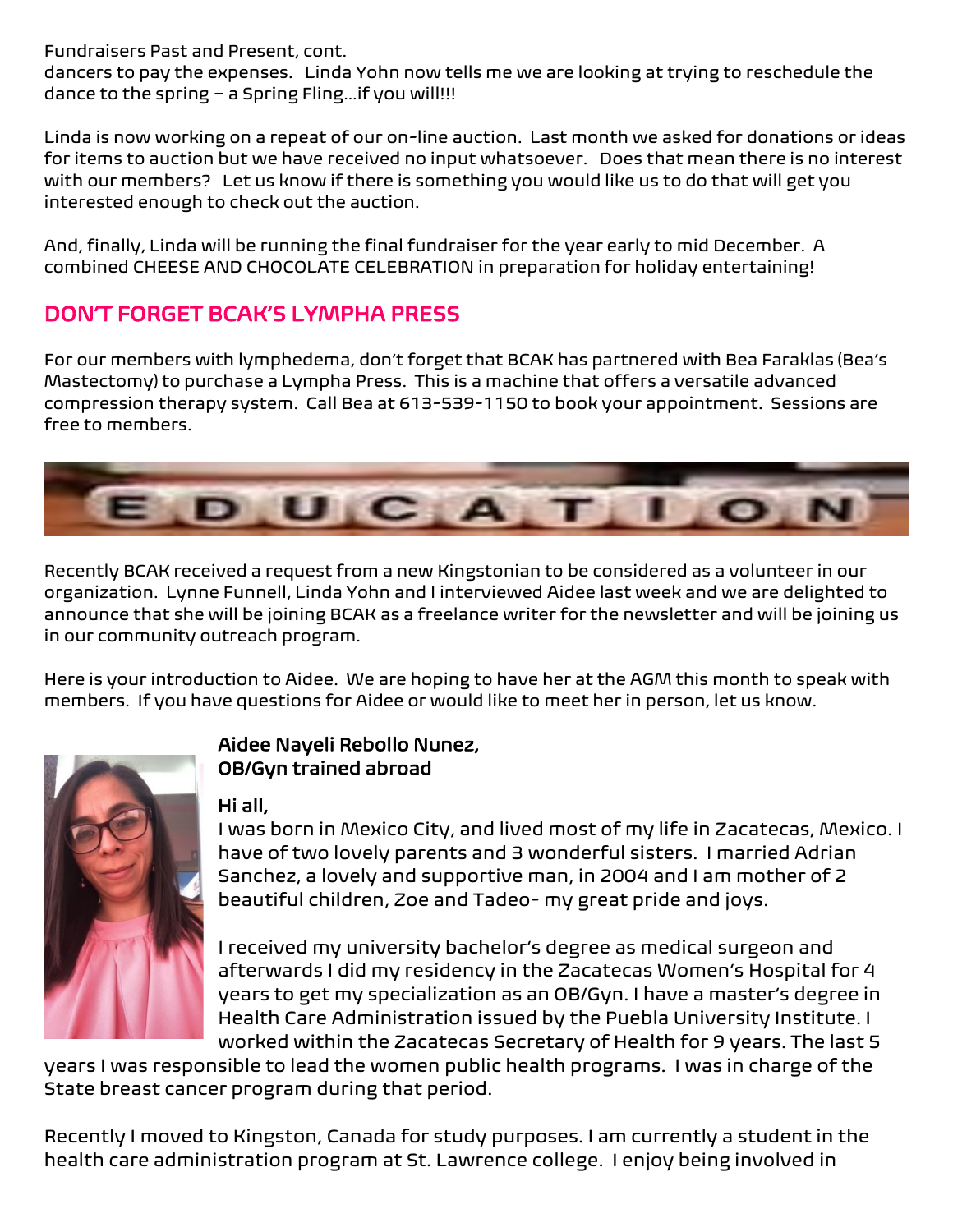Education, cont.

community activities while studying because I am passionate about serving others and I like to provide support to vulnerable populations who need my contributions to enhance their quality of life through empathetic warm services.

Currently, I am a volunteer member of BCAK, focused on the education program to patients, families and community in an effort to raise the awareness of breast cancer and its impacts in the Kingston and surrounding areas. I look forward to being a part of BCAK, meeting and getting to know the members.

## Breast Health Awareness and Self-examination

October is Breast Cancer Awareness month. All women should be aware of what is normal for their breasts even if they get regular screening tests.

There really isn't a right or wrong way for women to examine their breasts, so long as they get to know the whole area of their breast tissue – up to the collarbone, under the armpits and including the nipples – well enough to notice changes. [www.cancer.ca]

Use different levels of pressure to feel all the breast tissue:

- light pressure to feel the tissue closest to the skin
- medium pressure to feel a little deeper
- firm pressure to feel the tissue closest to the chest and ribs

### Some changes to look for as you check your breast health:

- $\triangleright$  Changes to the size or shape of one or both breasts.
- ➢ Unusual, persistent pain in the breast or armpit.
- $\triangleright$  Swelling under the armpit or below the collarbone.
- ➢ Changes to skin texture on your breasts, such as puckering or dimpling.
- ➢ Unusual discharge, rash or crusting from the nipples or surrounding areas.

#### Some changes to look for . . .

| <b>Redness</b> | Nipple discharge   |
|----------------|--------------------|
|                |                    |
|                |                    |
| Skin changes   | Dimpling/puckering |
|                |                    |
|                |                    |
|                |                    |

cbcf.org

# BCAK MEMBER EXERCISE CLASSES FOR BREAST CANCER FITNESS

This October will see all our fitness activities return. While both exercise and yoga classes have operated throughout the summer, we are implementing some restructuring and changes in leaders. We are careful to follow all provincial Covid guidelines which means limiting class size and requiring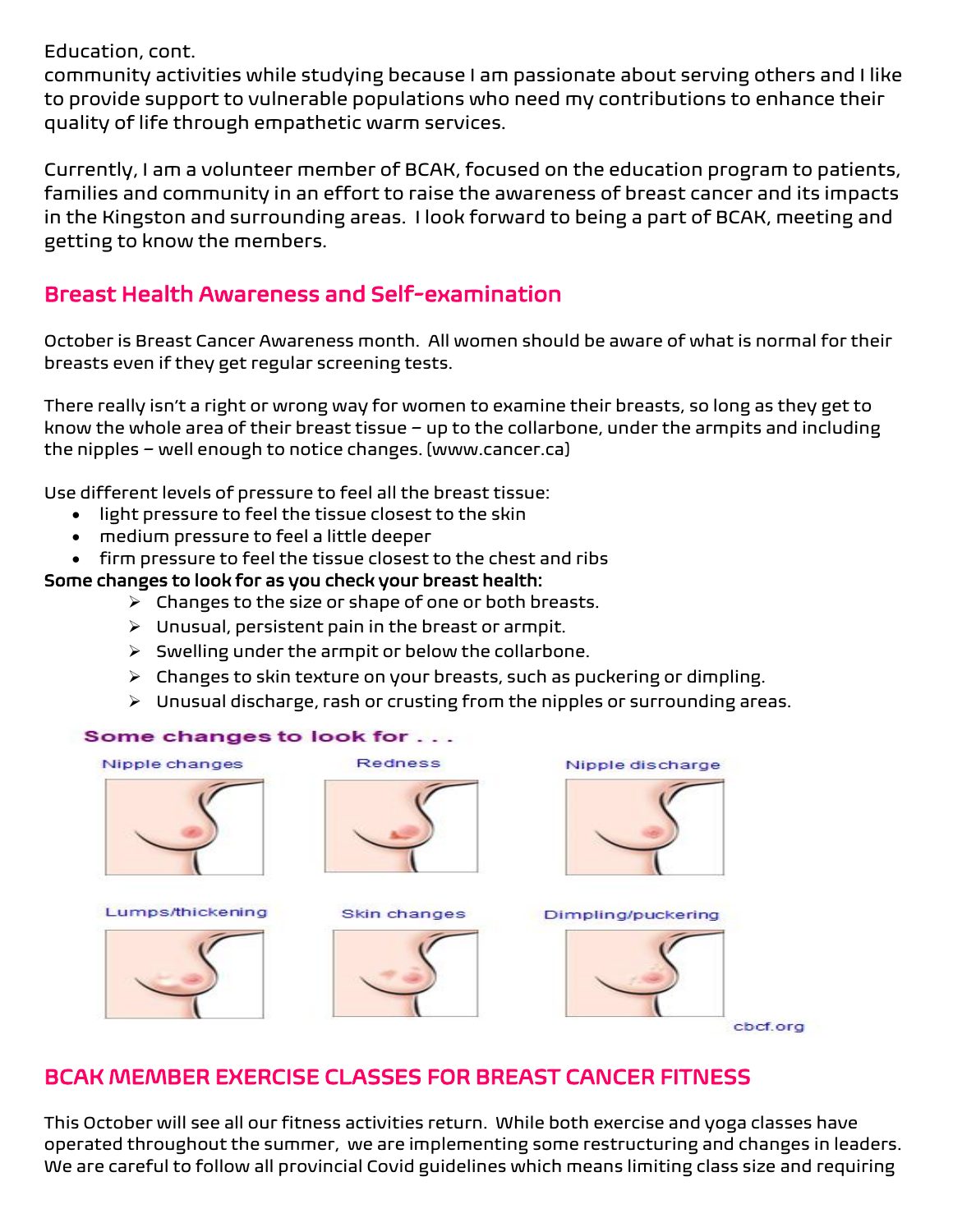BCAK Member exercise classes, cont.

all participants and leaders to be double vaccinated.

Willie Kyer, our fitness coordinator, is keeping close track of numbers for each of our programs so if you wish to join in, please email Willie at: [wmkyer@gmail.com.](mailto:wmkyer@gmail.com) In order to participate you must have paid your annual \$20.00 activity fee (to help cover the cost of instructors) and show proof of double vaccination.

#### Exercise classes

Morning exercise classes are held Tuesdays and Thursdays beginning at 10:30 am. We have been very fortunate to have Sharon Allen lead these classes through the COVID period. She reformatted the classes to remove the cardio portion thus focusing on strength building, toning, balance and flexibility. With the new structure, it is hard to imagine how we ever fit in the cardio portion! Sharon is going away for a well-deserved holiday in October and while she is away Tuesday morning classes will be covered by our trusty substitutes, Carole and Sue, who have both been with us for several years.

On Thursday mornings, beginning October 14, we will have a new instructor, Tim Bell. Tim is a personal trainer who specializes in restorative movement through isometric exercises. This type of fitness class will be new and different to BCAK but we are excited to have such a qualified trainer. Many of our members have some mobility issues that Tim can address while those more fit can still reap the benefits of the exercises.

The Tuesday evening fitness class will recommence on October 5th with Elizabeth Cochrane leading us. Elizabeth leads us through strength training exercises with steady caution, followed by quality stretching.

### Yoga Classes

Yoga classes, led by Jackie Adams, were held Wednesday mornings throughout the summer. Beginning in October we will have a new Yoga instructor, Tina Beaudin. Because Tina is only available on Fridays, the class will move to 11:30 am on Fridays, beginning October 15th. Tina leads several classes through Zoom and specializes in yoga for seniors.

The evening Yoga class will begin on Thursday, October 7th at 6:00 pm. We have a new yoga instructor, Kathy Kennedy. Kathy has been a yoga teacher for 12 years. She has taken many additional courses to address lymphedema and to increase strength in breast cancer survivors.

#### Recap:

Tuesday morning exercise class: 10:30 a.m. all of October – Carole and Sue will fill in for Sharon when she is on vacation

Tuesday evening fitness class: begins Oct. 5<sup>th</sup> @ 5:30 p.m. - Elizabeth Cochrane leading Thursday morning exercise class Oct.  $7<sup>th</sup>$  only: - Sharon leading

Thursday morning exercise class: begins Oct. 14 @10:30 a.m. - Tim Bell leading

Thursday evening yoga class: begins Oct. 7 @ 6:00 p.m. – Kathy Kennedy leading

Friday morning yoga class: begins Oct. 15 @ 11:30 a.m. – Tina Beaudin leading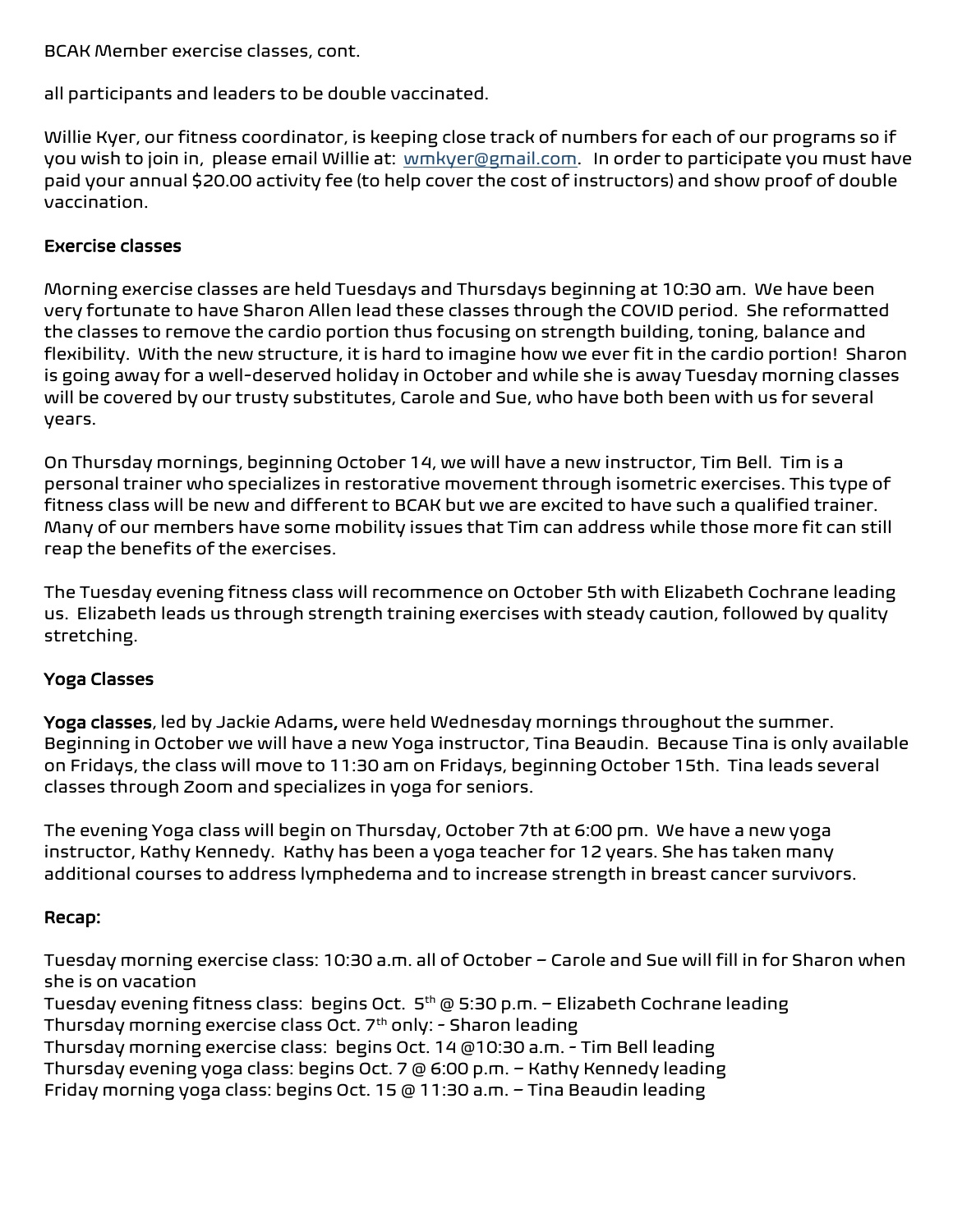#### New Aqua fit Classes

The Royale retirement village on Princess Street has offered BCAK the use of their pool on Thursday afternoons beginning October 7<sup>th</sup>. We are guaranteed the pool until the end of the year.

Do you have mobility problems? Would you be interest in an exercise program in the swimming pool tailored to helping strengthen joint movement, improve muscle tone and just to get you moving. The exercises can be as easy or intensive as you wish. The class will be held Thursday afternoon from 1:15 to 2:15 (with staggered entry to and from the pool). If interested email Willie Kyer (wmkyer@gmail.com).

We will hold a second class from 2:30 to 3:45. This will be a more intensive program tailored to strengthening and toning. Again if interested, email Willie.

With Covid restrictions, the pool can only accommodate ten people at a time. The locker room is small so there will be staggered entry and exit to the pool. All participants must sign a waiver for The Royale and prove double vaccination.



## CHESTMATES DRAGONBOAT

September 30<sup>th</sup> was the final paddle for our Chestmates Dragonboat team this year. It was a short but fun season – and it felt so good to get back on the water after losing 2020 altogether. We may not have been able to paddle for over a year but that doesn't mean the spirit of our team waned.

Throughout winter and spring we held zoom meetings. We participated in CWAC – Chestmates Walk across Canada where each of our Chestmates walked whatever she could during the week and reported the distance to Suzanne Bodner (founder of Chestmates and programme coordinator). Our collective goal was to walk at our own pace but with a common goal to go from Halifax to Vancouver (over 6000km) where breast cancer dragon boating began 25 years ago. Our team made it to Vancouver in record time. In order to remain in condition and be together a group of us met and walked in June, July and early August.

Then the miracle happened, we were allowed to put the boat in the water and paddle again. We had a COVID-19 safety plan based on the guidelines set out by our region's Health Unit, just like that, on Monday, August 9th we were on the water.

Thank you to Collins Bay Marina for giving us a slip to dock the boat and to Henry of DC Marine for trailering our boat and assisting with the launch. Special thanks to Sarah Emery who returned as our coach and to steers Huw Davies and Ross Hanes. Four new paddlers geared up for the start of the season and 3 new paddlers joined us in the week of September 13th.